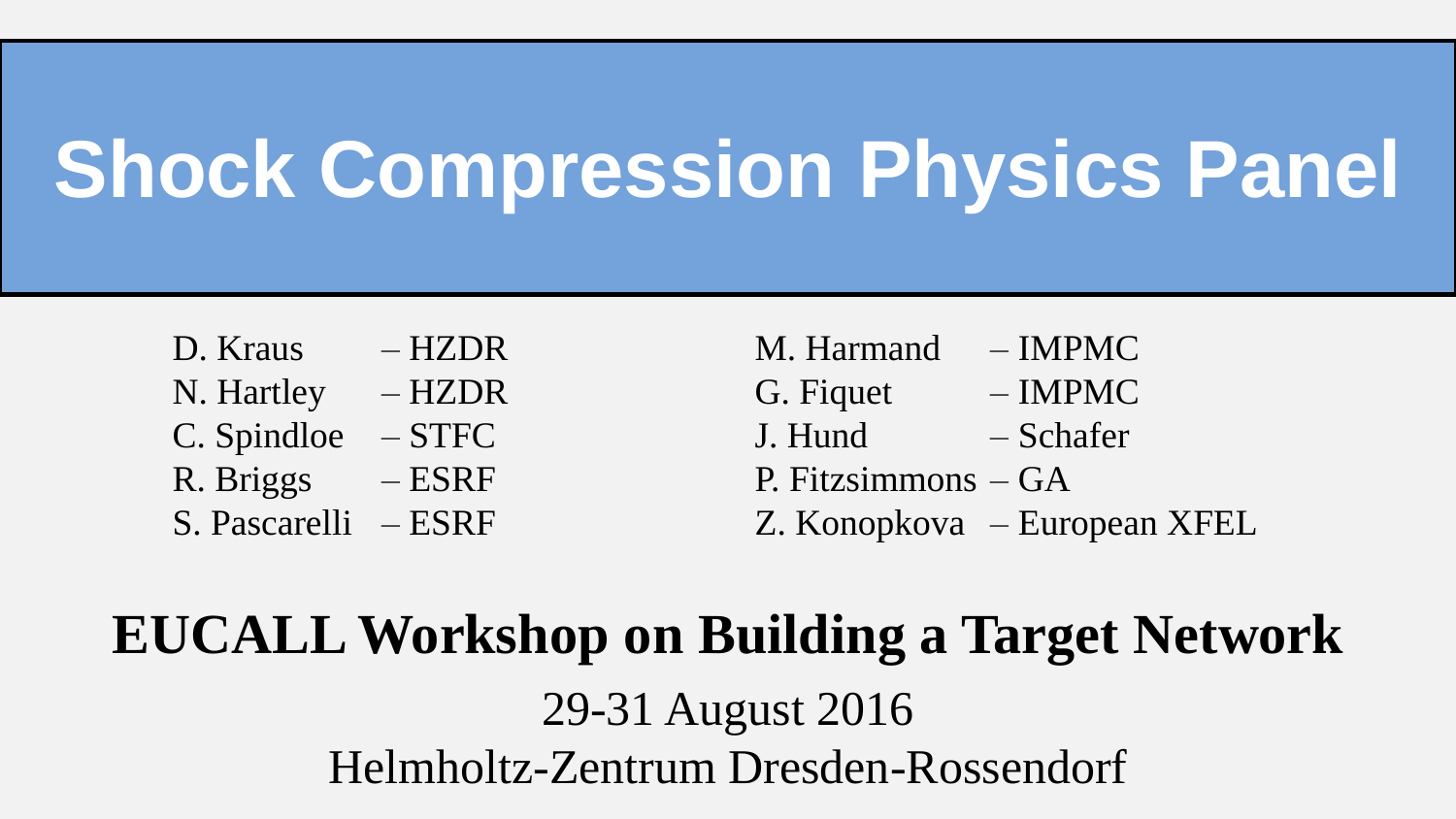# Scope and goals for this panel

• Information exchange on needs at laser vs X-ray facilities

• Make different communities aware of the challenges that exist and their scale

• Suggest next steps to address some of these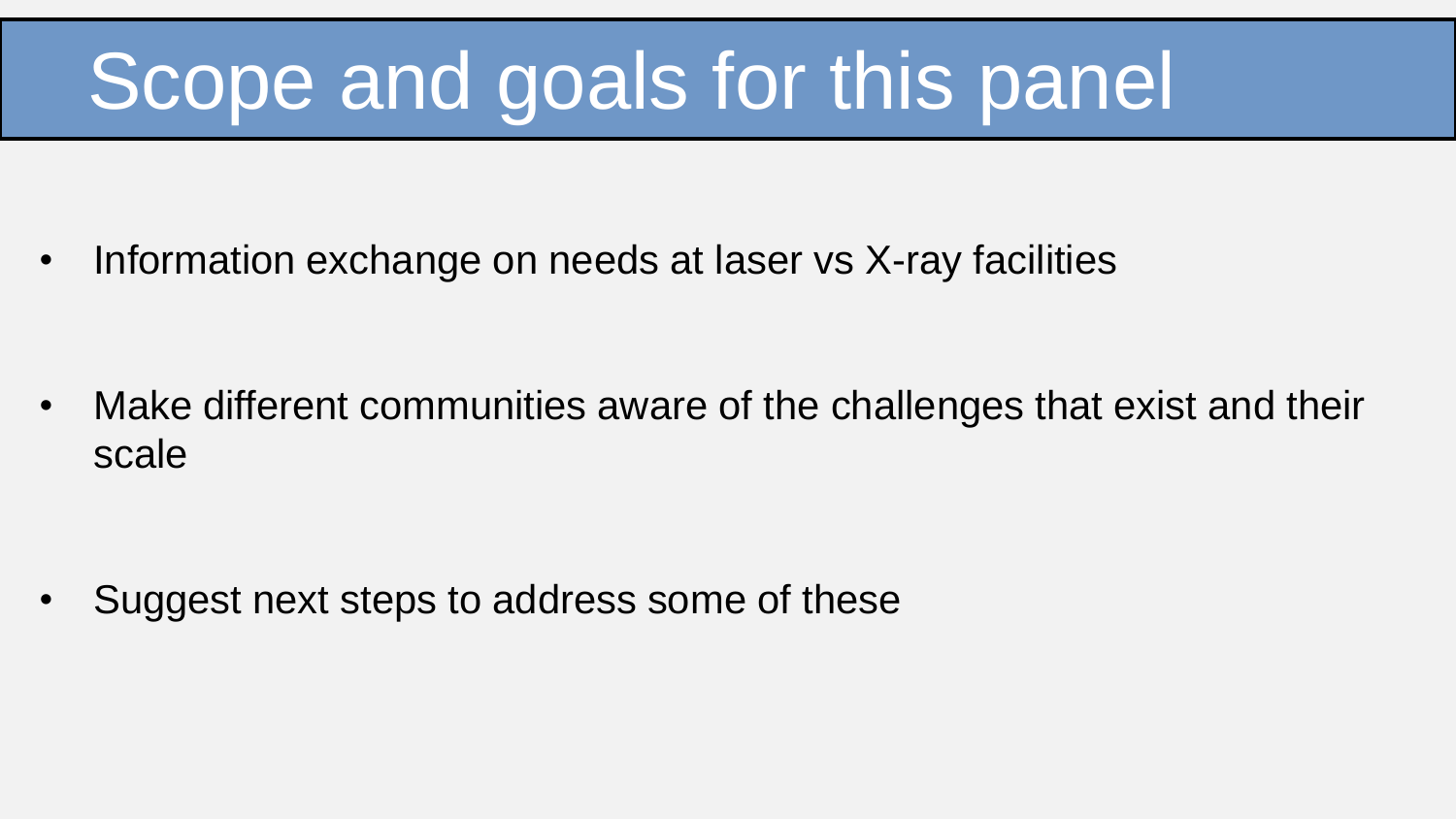# Examples of typical targets



- Very similar "target structure" for experiments at XFEL and SR user facilities
- Homogeneous "needs" and "challenges" across the community
- Small differences: choice of materials, thickness (shock confinement time, absorp. requirements)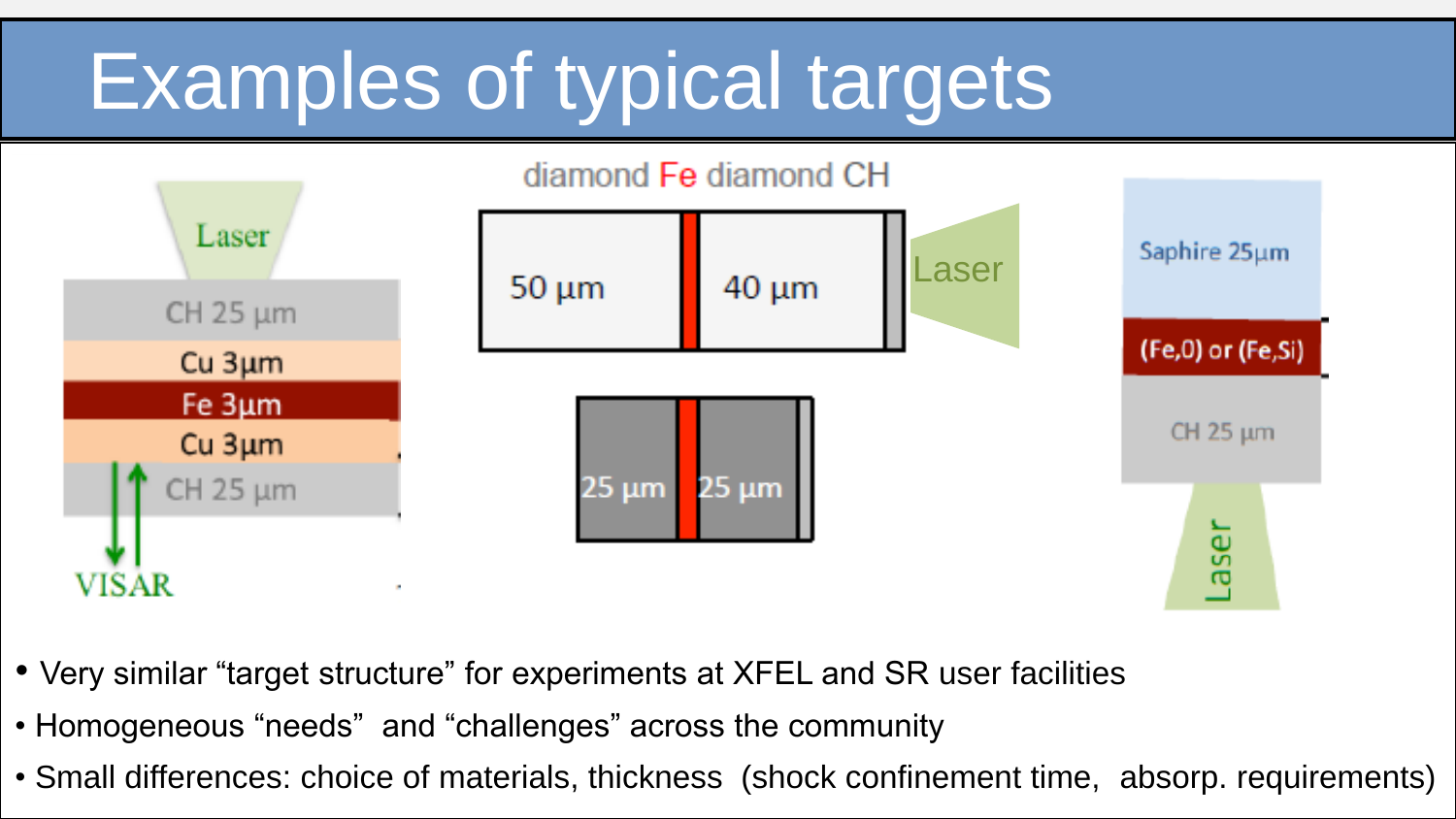## Agenda

Introductory talk (15') - G. Fiquet, IMPMC

"Dynamic compression and X-ray diagnostics or the art to design targets matching X-ray probe time resolution"

Discussion (1h30')

Repetition rate Prototypical experiments Target needs, debris Target production, characterization Target design, optimization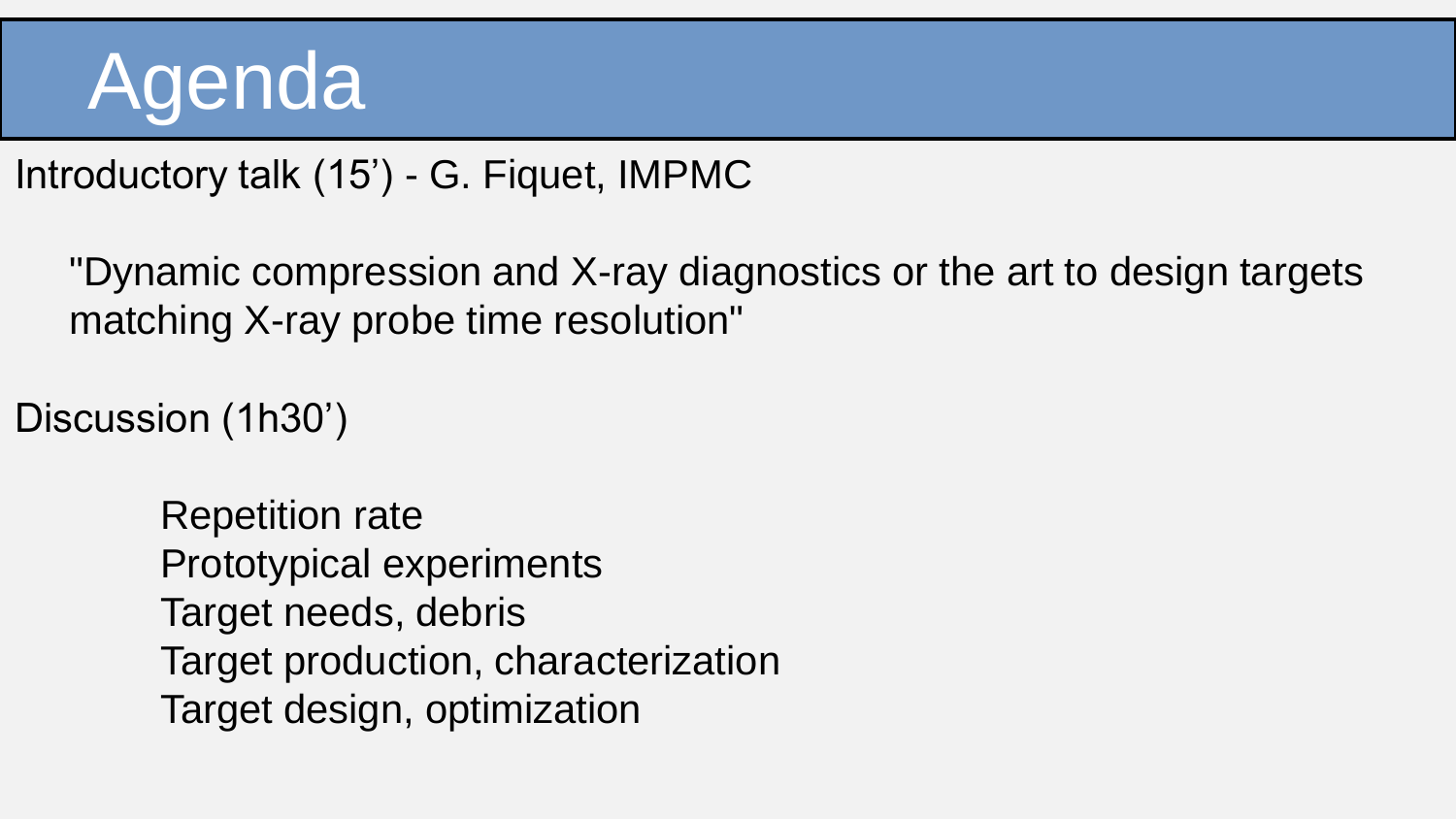### **Repetition Rate**

What is the repetition rate in current experiments? 1shot/min to 1shot/10 min

What repetition rate could offer new perspectives and allow to study materials which can't be studied at the moment? Up to 1shot/10 s (0.1 Hz)

What could we do if we were able to accumulate a large number of shots? (would require highly reproducible targets and alignment) have more data points along the hugoniot/ramp Increase data collection to study compression pathway very closely (i.e. phase kinetics) materials with poor scattering properties (i.e. low Z materials, liquids) accumulate for better statistics for IXS, XRTS, XANES, EXAFS, SAXS spatially resolved IXS, XRTS

What is the number of shots required to complete a campaign? 100 – 500, higher if rep rate goes up

Do subsequent shots need adjustment (for example in the optical path)? Yes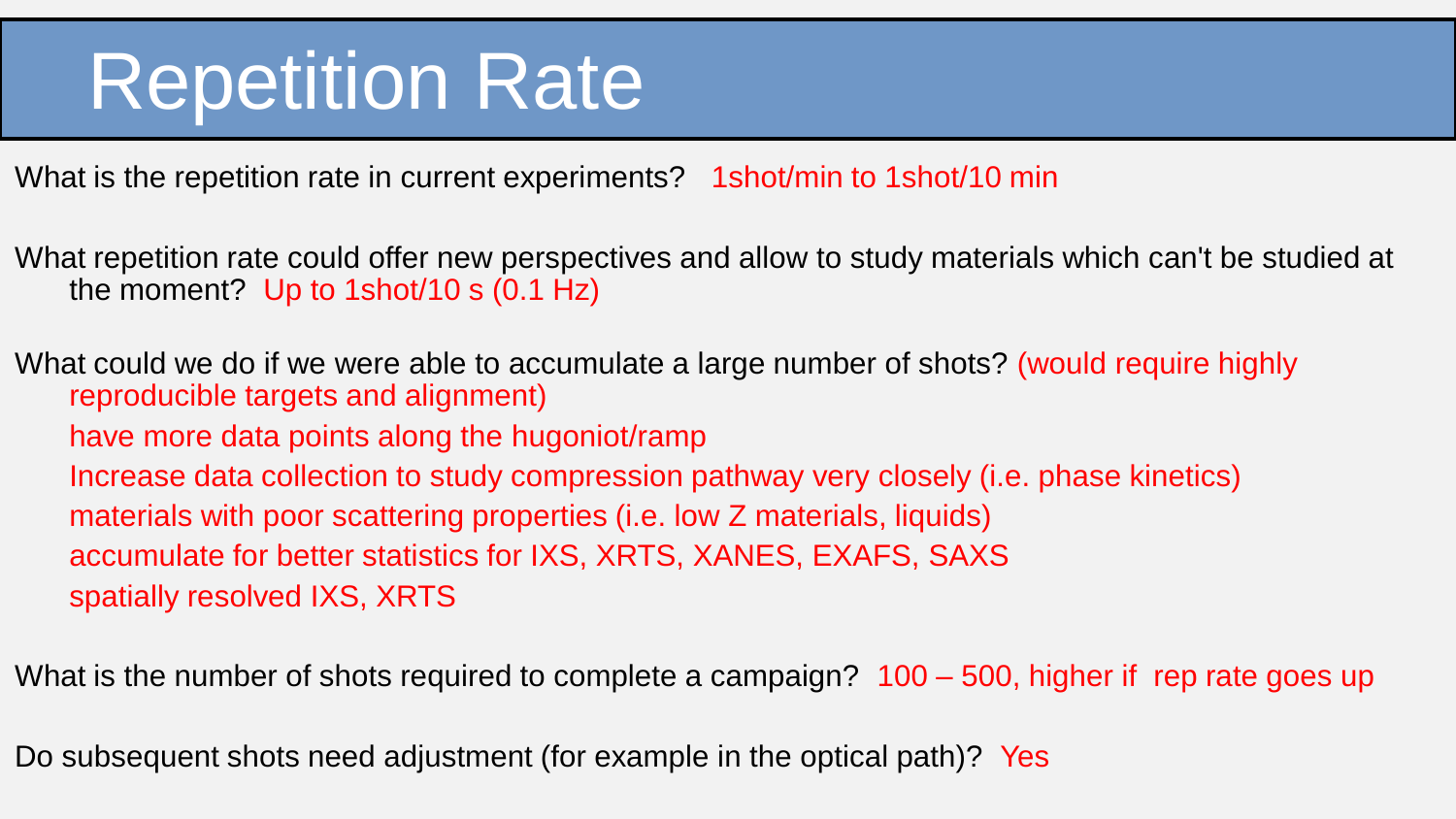### Prototypical experiments

- Can you think of a list of prototypical experiments in shock-compression physics? Extreme pressure phase diagrams
- EOS measurements
- WDM research, transition solid  $\leftrightarrow$  warm dense liquid, planetary physics
- Shock melting, structure of liquid
- Ramp compression, quasi-isentropic compression, Off Hugoniot states
- Anisotropy of shock propagation
- Phase transitions processes (10 100 ps time resolution)

Geometries: Almost co-linear, transverse, various angles between x-rays and the optical laser, two beam counter-propagating shock compression

What do they have in common?

Multiple diagnostics:

WAXS, IXS/XRTS, SAXS, XANES/EXAFS, imaging, VISAR, SOP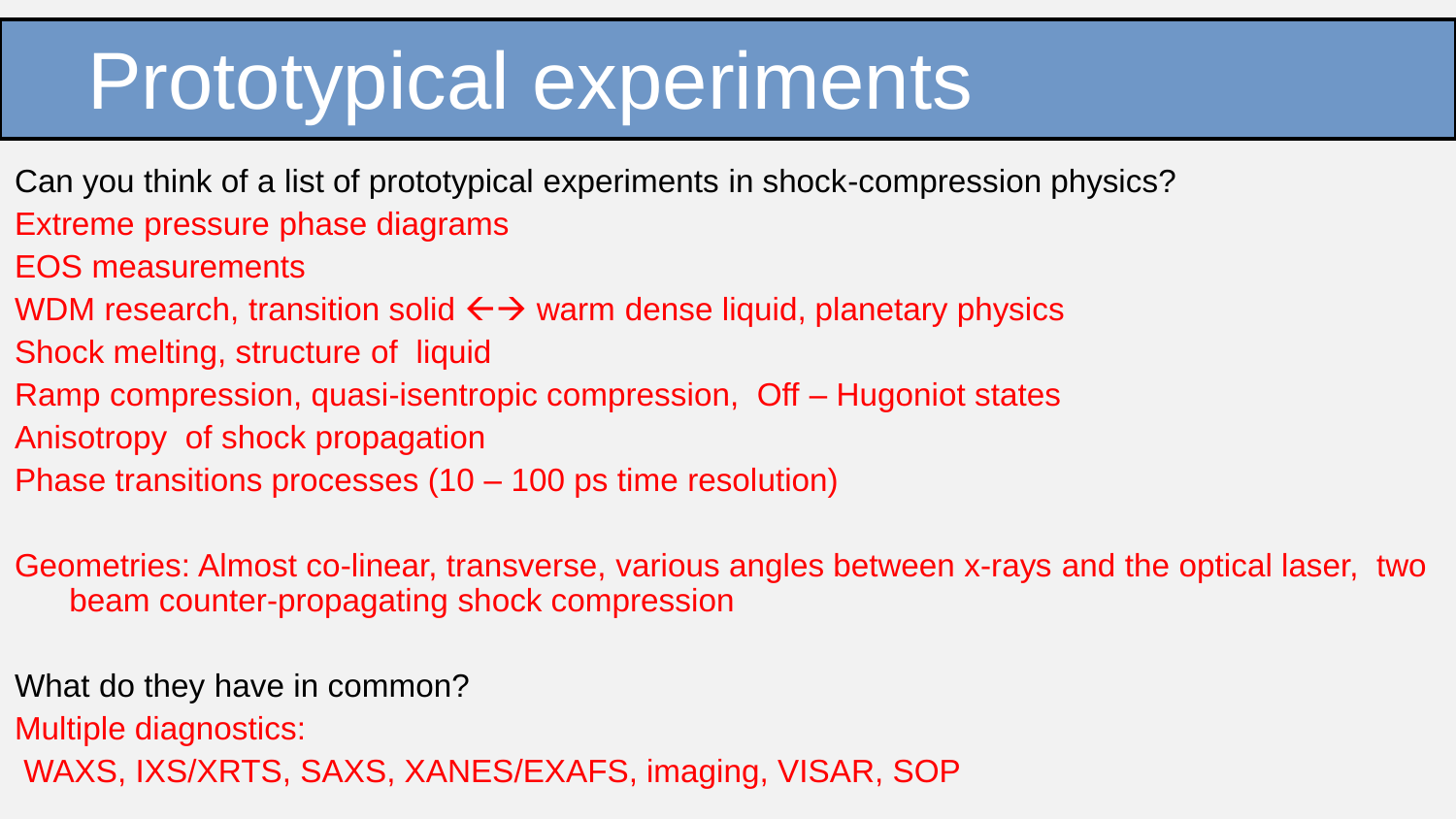### Almost collinear geometry for XRTS, XRD at XFEL

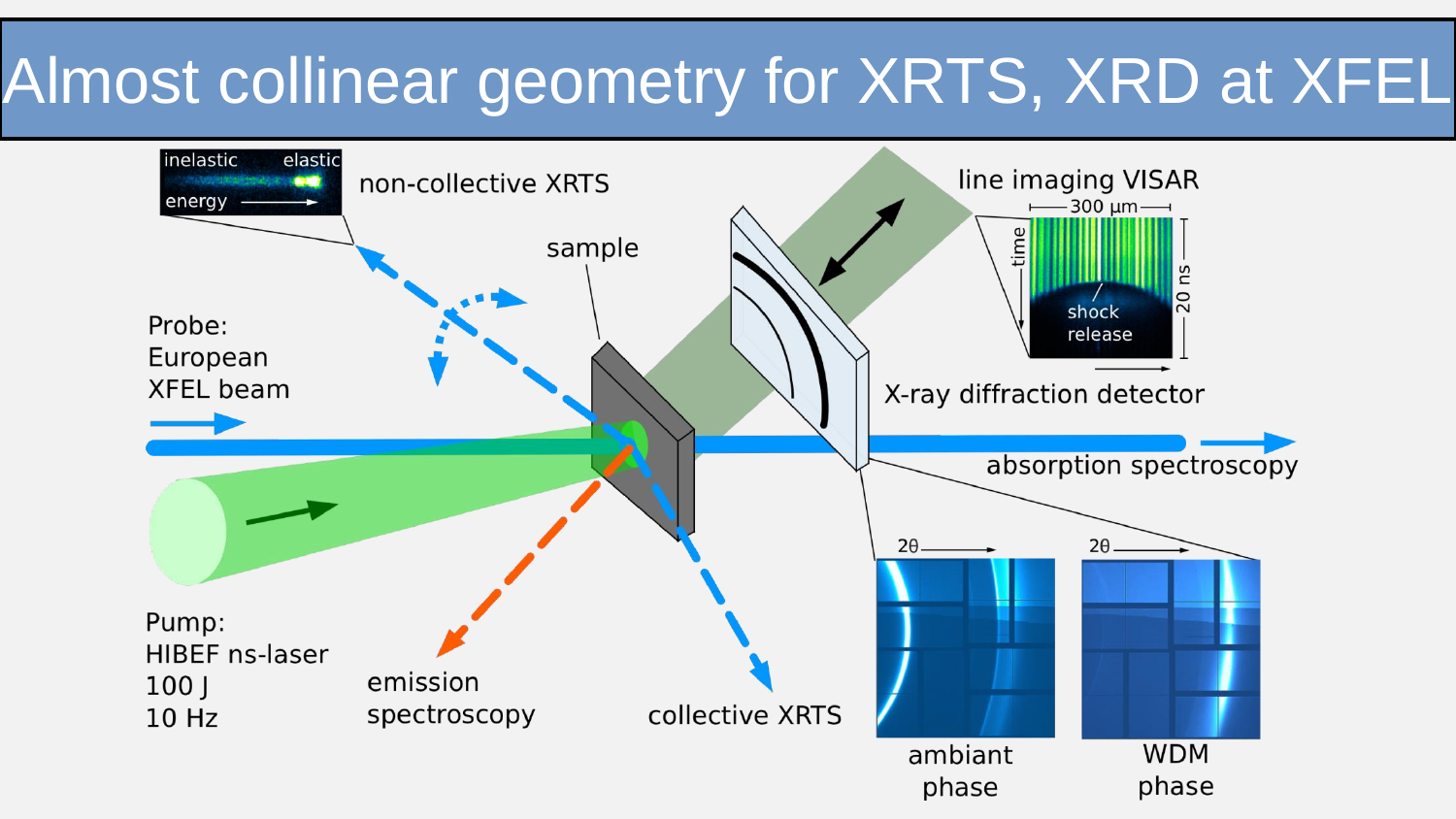#### Almost collinear geometry for XAS at synchrotron

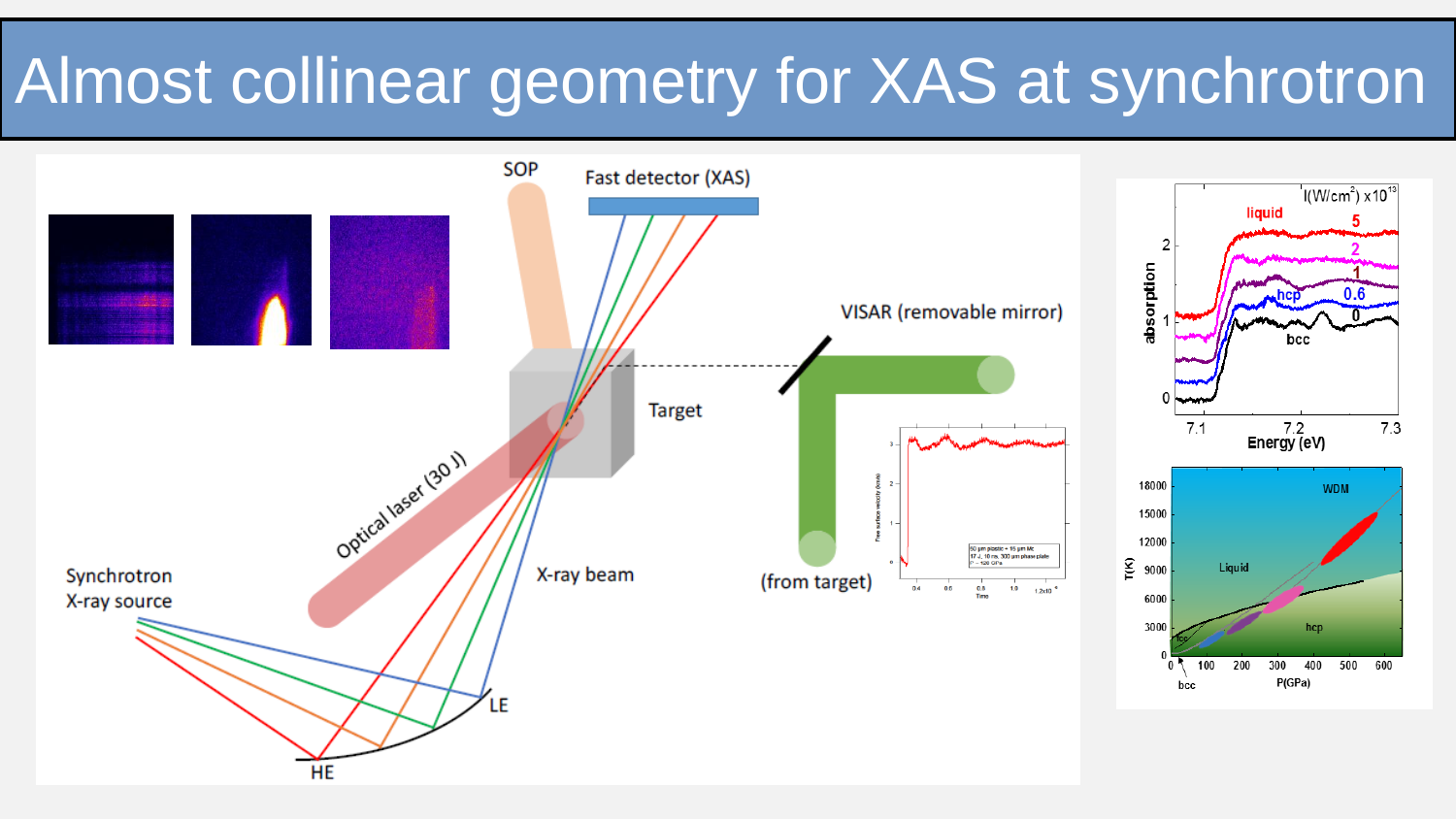#### Two beam counter propagating shock compression @ XFEL

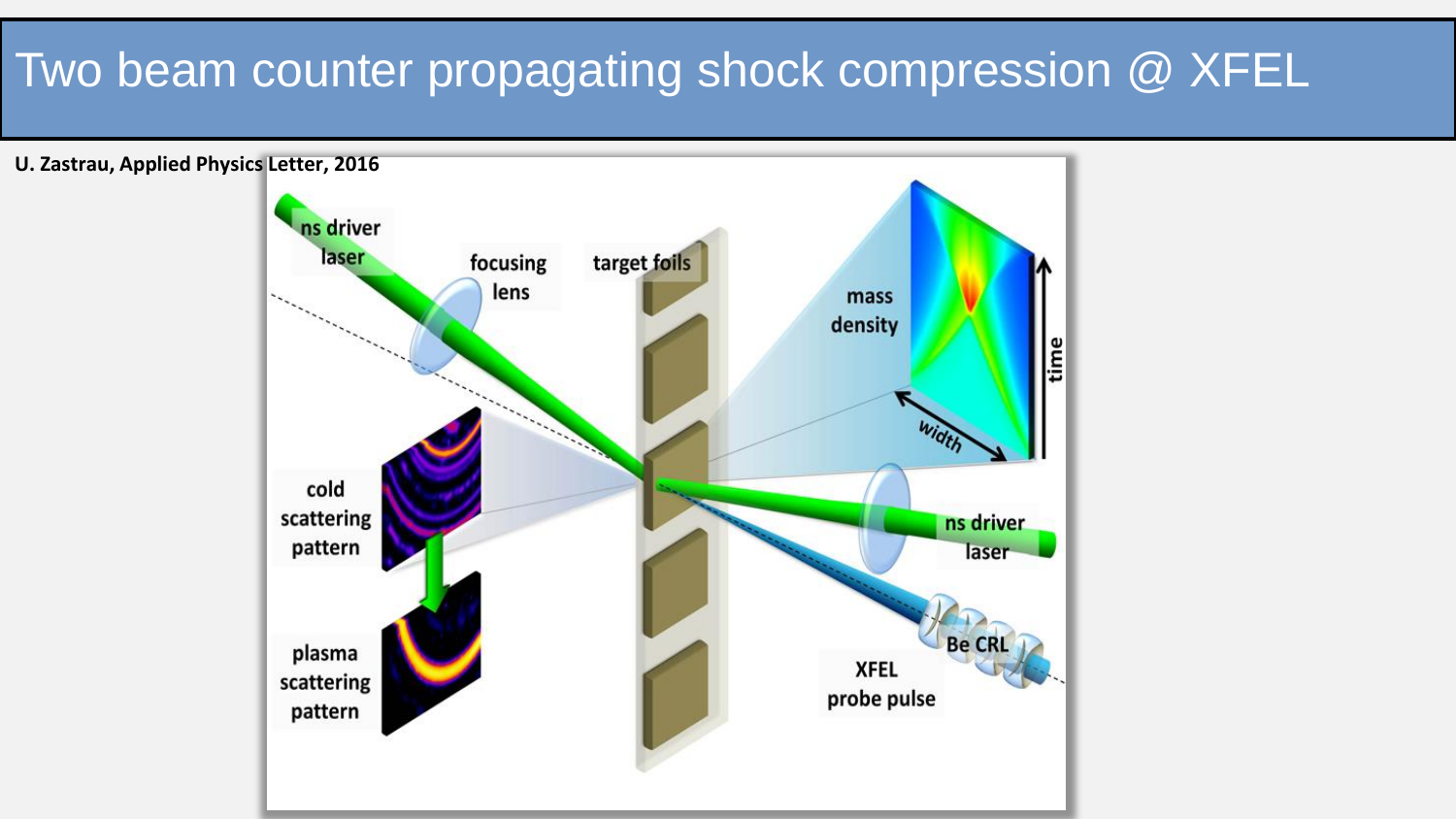## Target needs

What are the main target types used for shock compression experiments? 1-200 µm thick single component foils (with thin flash/reflectivity coatings) Typical dynamic compression targets: ablator, pusher, sample, window (sometimes with glue layers) Windows: Diamond (single crystal / polycrystalline) / LiF / Sapphire Samples may be foils but also single crystals

Which requirements should they fulfill (i.e. reproducibility, layer thickness/density, crystalline structure..)? Few % reproducibility layer thickness, density Must know initial crystalline phase, orientation, texture, grain size, reflectivity, composition

For user facilities, on which timescales will you need these targets?

2-12 months

(6 months has been typical lead time, quite difficult constraints to get everything done within that time!)

Cost/experiment today: 10k€ - \$100k€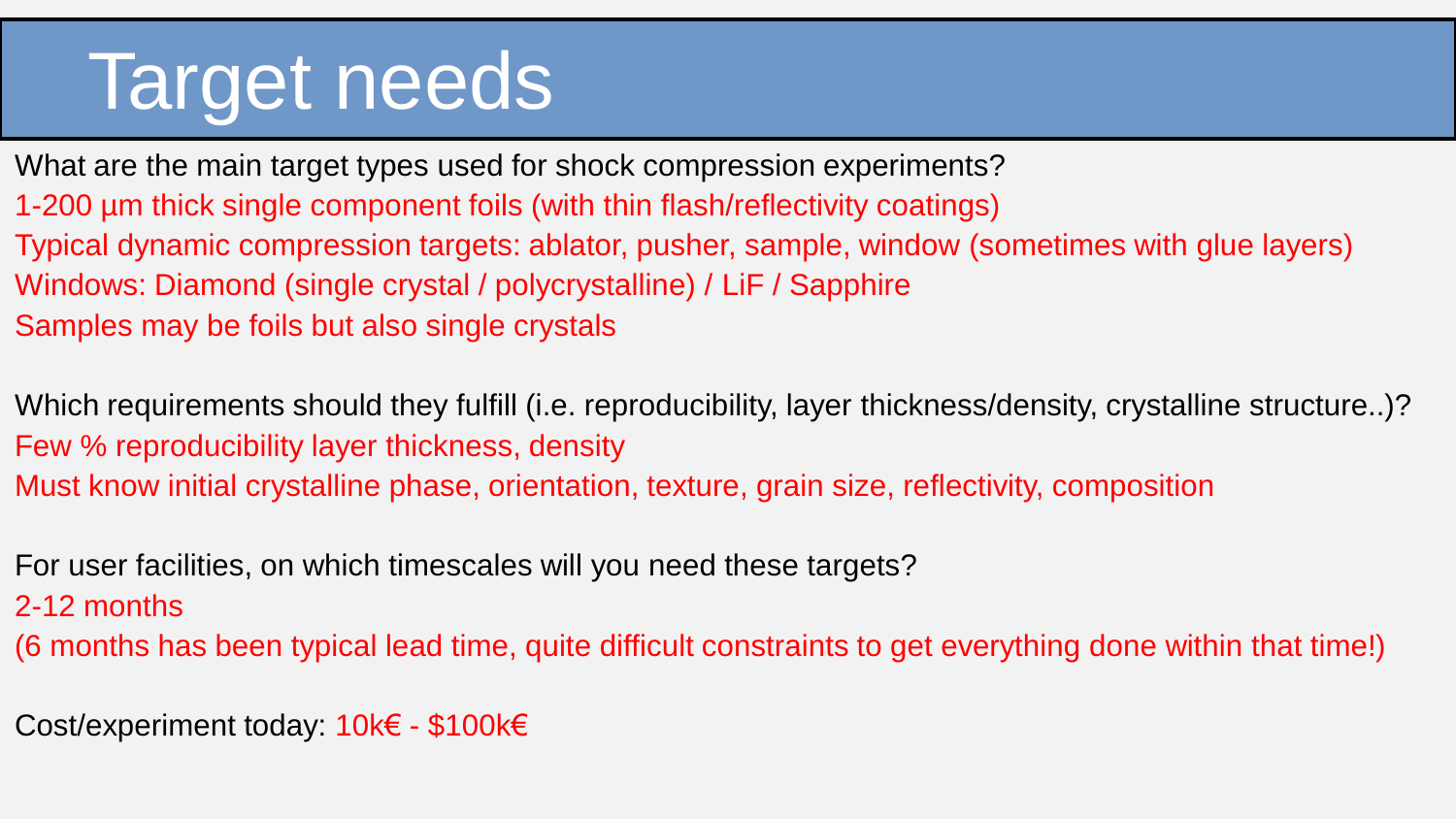### **Debris**

Must targets be protected against shock/radiation/debris/etc. from preceding shots? optics/diagnostics close to the laser-matter interaction may require protection by rotating debris shields High-intensity shots can damage neighbouring targets, optics Debris shielding could be part of the sample holder

Will significant material be vaporized? How much debris is generated? several µg up to several mg per shot. For 1 hour operation @10Hz: 36 g

Are there possible solutions? automatically replacing debris collectors

fast exchange of blast shield system to be developed

Would it be possible to mitigate the problem in the target design phase? Target holder with large enough spacing between targets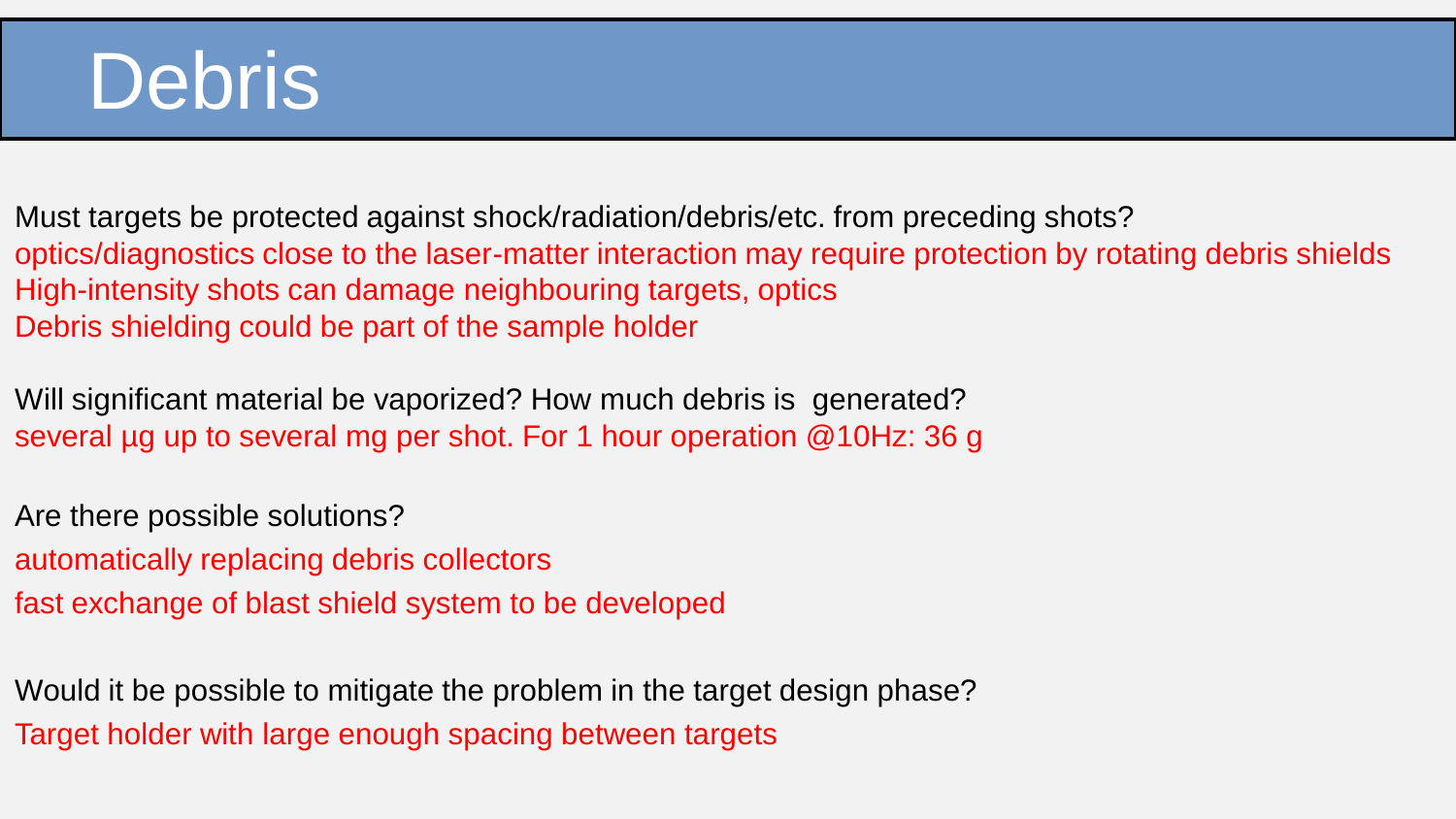# Target production

What are the techniques used at the moment to produce these targets? All of them (see target survey); thinner (<30 microns) sample may be deposited, thicker samples must be glued (which is an issue)

- **Laser cutting**
- **Coating**
- Surface polishing
- Thermal fusing
- What is available?
- **Lithography**
- **Etching**
- Thin glue layers
- Target mounting
- Many home made targets (where as-purchased rolled foils are glued to plastic ablators with thin glue layers). Certain companies are available (such as SciTech, Chris Spindloe) who can provide layered targets. Ion polishing, Coating machines Equipment for : metals and alloys (ternary systems), oxides and salts, parylene-N deposition What would be needed? Higher rep-rates : Targets need to be highly reproducible, will require automization of most techniques Possibly standard features and procedures for quick alignment. More time for 'home made" target preparation
- More information needed about other suppliers/possibilities.
- careful characterization and documentation of target properties
- Are target fabrication costs a significant issue?
- immense issue for many of the user groups.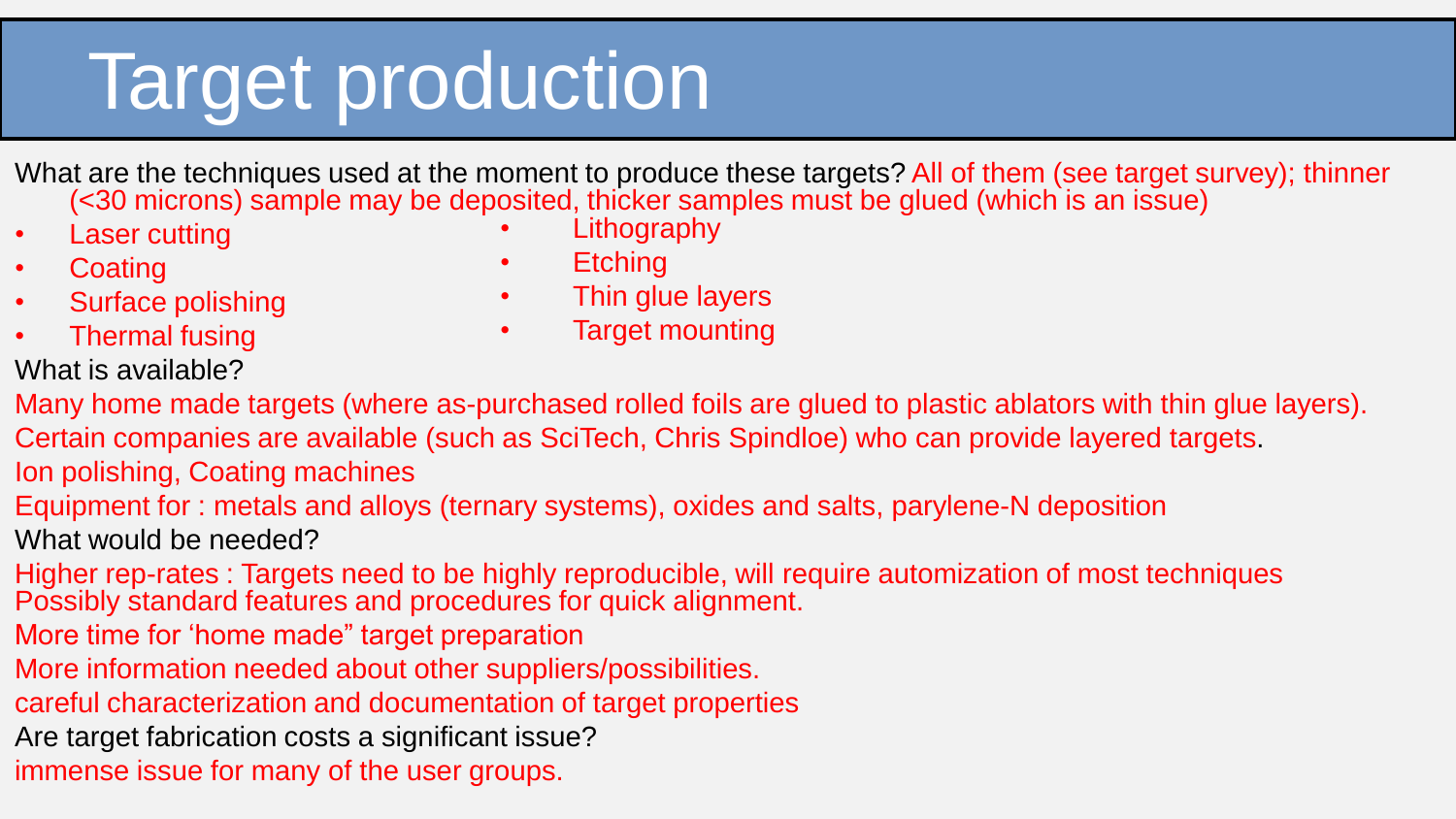## Target characterization

Which properties need to be characterized (density/thickness/crystalline structure/grain size...)? Required (for each layer in case of multiple layers):

- density
- thickness
- **impurities**
- If crystalline material:structure, orientation/ texture , grain size
- chemical purity,
- control of the initial phase nature and density,
- quality of contact between sample and transparent windows

How can the reproducibility of target properties be checked? MEB, XRD, AFM, SEM, TEM, optical microscopes, ..

Must parameters for each individual target be applied to the analysis of results for its shot? normally not done and with high rep rate may be impossible.

But reproducibility of the targets should be checked at least by a random check of couple of targets from the same batch.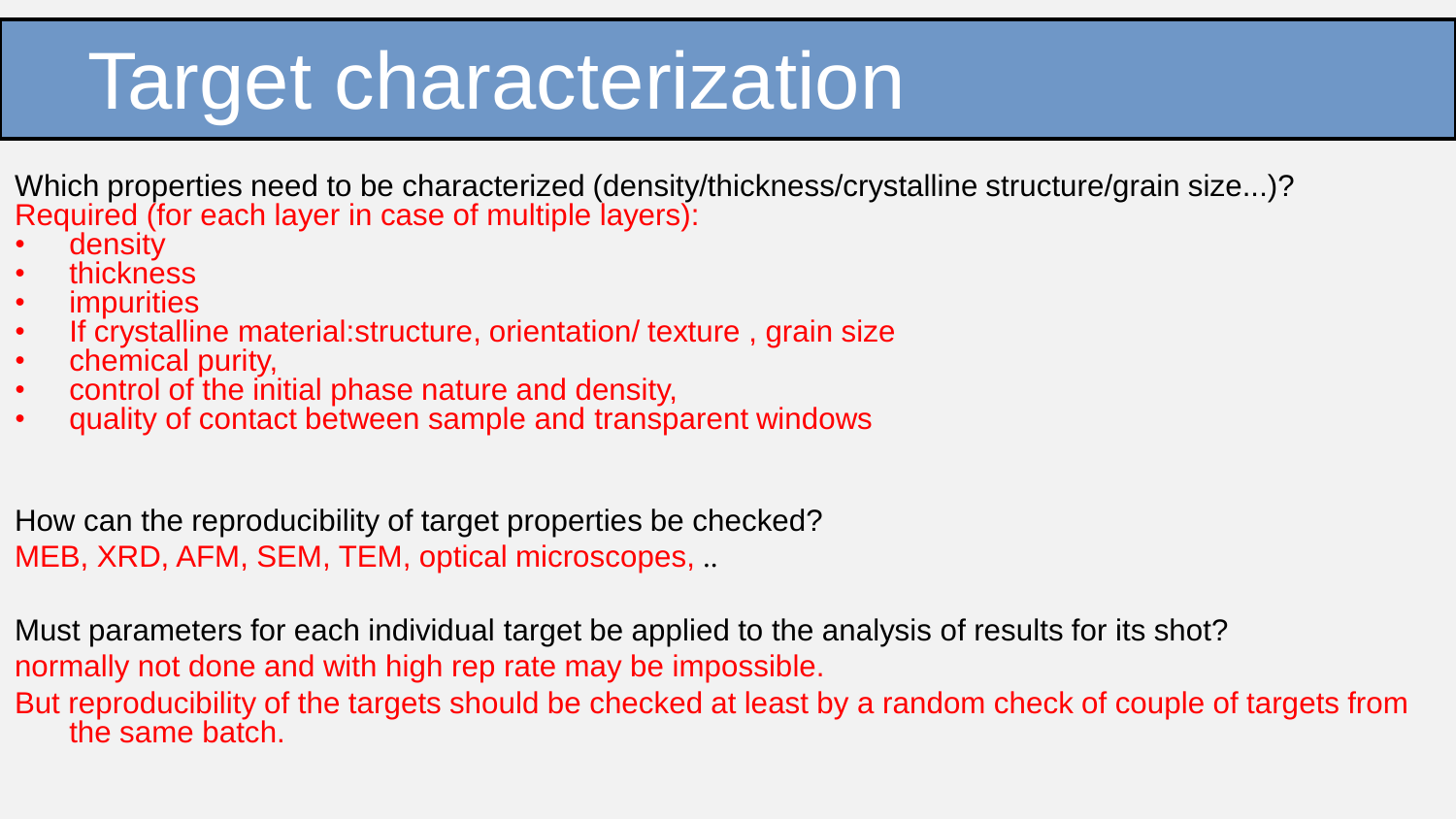# Target design and optimization

What are the main issues?

- Progress needs to be made with hydrodynamic modeling (input of equations of state, phase transition, 2D)
- Reproducibility
- Cost
- Amount of good quality targets at a lower cost + good characterisation
- Design/optimization: Long process, tedious work
- Are tools available?
- Mostly but lack of time for better control and they are quite spread around so a better communication between facitlites and companies would help a lot
- If so, do they need further development?
- Some codes for designing and optimizing the experiment specifications (target and laser parameters**)** should become broadly available with good documentation.
- Codes need to be made user-friendly